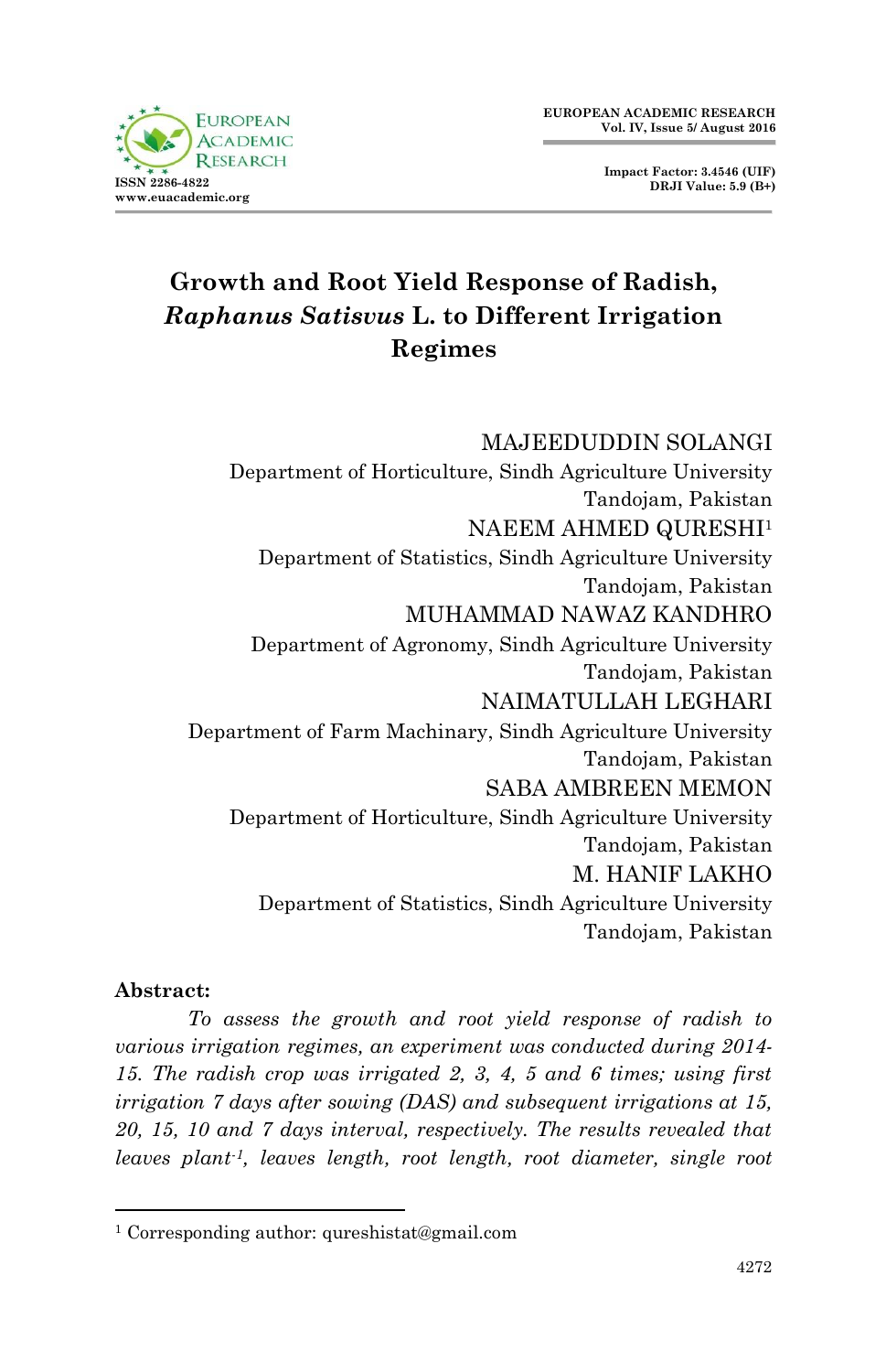*weight, root + leaves weight, root yield plot-1 and root yield ha-1 were significantly influenced by irrigation frequency (P<0.05). The radish crop given six irrigations (first irrigation 7 DAS and subsequent at 7 days interval) resulted in maximum values for almost all the traits studied with 6.60 leaves plant-1, 39.35 cm leaves length, 43.28 cm root length, 6.18 cm root diameter, 680.17 g single root weight, 769.52 g root + leaves weight, 62.13 kg root yield plot-1 and 39449.67 kg root yield ha-1. The crop receiving five irrigations (first irrigation 7 DAS and subsequent at 10 days interval) produced 6.40 leaves plant-1, 39.07 cm leaves length, 42.48 cm root length, 6.10 cm root diameter, 671.21 g single root weight, 760.28 g root + leaves weight, 60.26 kg root yield plot-1 and 38258.94 kg root yield ha-1. The crop irrigated given 4, 3 or 2 irrigations, regardless their application schedule, showed a simultaneous decline in growth and yield traits. It was concluded that there was linear effect (P<0.05) of irrigation frequencies on the growth and root yield of radish and the radish crop given six irrigations throughout the radish growing period (first irrigation 7 DAS and subsequent at 7 days interval) or 5 irrigations (first irrigation 7 DAS and subsequent at 10 days interval) produced almost similar results because of insignificant (P>0.05) difference in growth and yield traits between 6 and 5 irrigations. Hence, 5 irrigations (first irrigation 7 DAS and subsequent at 10 days interval) would be an optimum level for achieving economical yields in radish.* 

**Key words:** Radish, irrigation regimes, growth, root yield

## **INTRODUCTION**

Radish, *Raphanus sativus* a member of Brassicaceae family is a vegetable liked by rich and poor alike for its taste and being nutritious; as its roots are eaten raw, cooked and used in a diversified forms and its numerous varieties varying in size, color and duration of required cultivation time (Cecílio Filho and May, 2002). Radishes have a very short vegetative cycle, which provides for a rapid return of capital. Garden radishes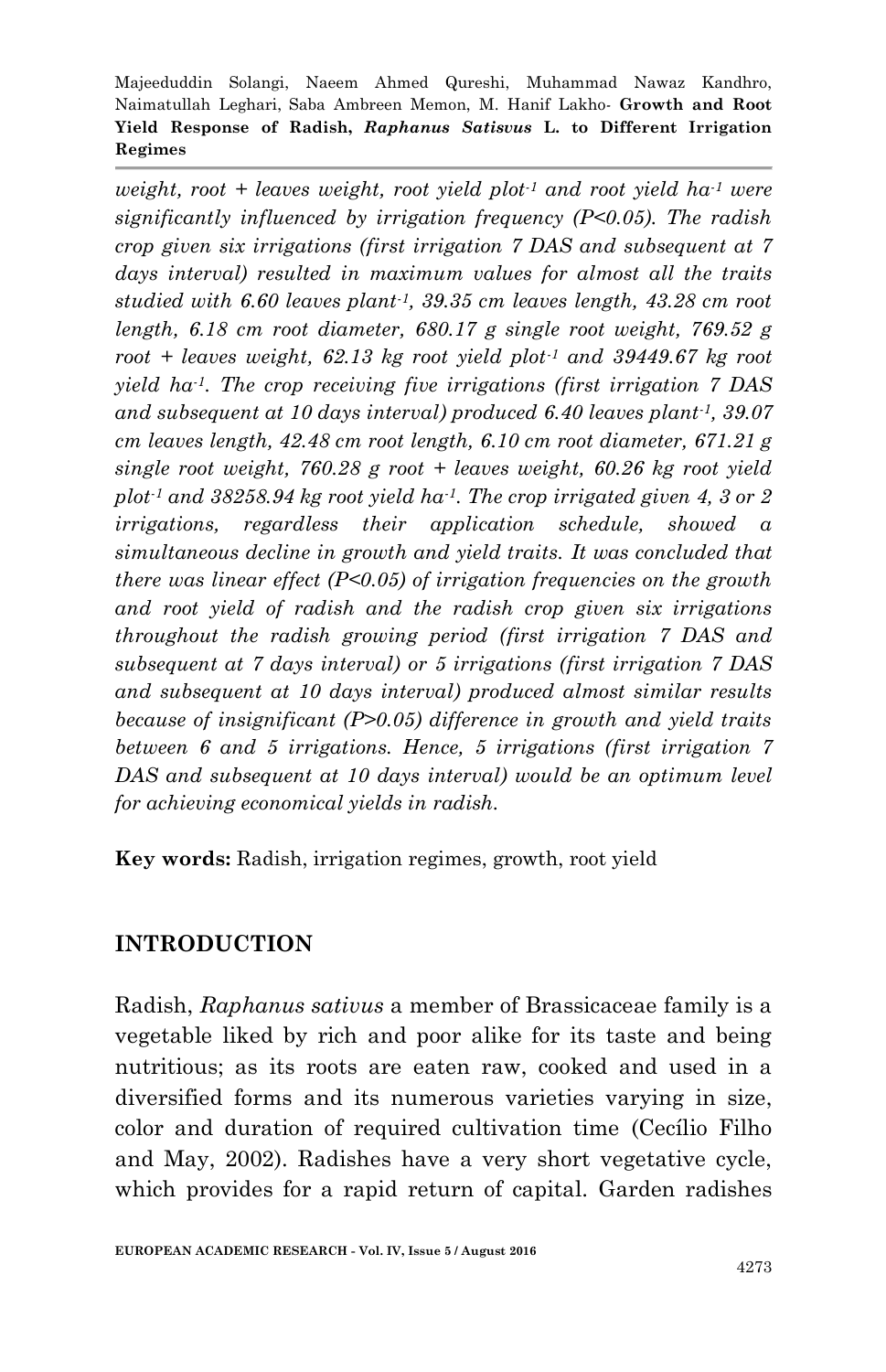can be grown wherever there is sun and moist, fertile soil. Early varieties usually grow best in the cool days of early spring, but some later-maturing varieties can be planted for summer use.

Irregular and inadequate water supply reduces growth, yield, and quality of the crop produce. The plant response to irrigation greatly varied due to amount and the stage of the crop being irrigated; however crop varieties respond differently to irrigation regimes (Tan, 1990; Bokhtiar *et al*., 2005). With an extensive, deep root system, the plants hold up better during dry spells; when watering is done, soil may be soaked to a depth of at least 15-20 cm (6-8 inches). Radishes like moisture, but over-watering is harmful; over watering is not only a waste of water, but soggy soil prevents the roots from getting the air they need (Isaac *et al.,* 2009). If plants look a little wilted on a hot, summer afternoon that may be considered normal. A thorough soaking every four to five days on light, sandy soils and every seven to ten days on heavy soils is a good general guide for irrigating if no enough rains. Early watering in the day to cut down on evaporation losses and also to give your plants plenty of time to dry out is suggestible (Wan and Kang, 2005).

Scarcity of water resources is a worldwide issue due to their increasing demand, as a result of world's growing population and social-economic development (Zapata and Segura, 1995). The pressure on water resources is expected to increase as the requirements for food production and industrial needs go up in parallel with rapidly growing population (Webber *et al*., 2006). Water resources are limited worldwide and there is an urgent need to identify and adopt efficient irrigation management strategies since irrigation of agricultural lands accounts for over 85% of worldwide water usage (Zegbee *et al*., 2006). Richards *et al*. (2002) indicate that crop water use efficiency can be increased either by improving the irrigation scheduling and the crops may be saved from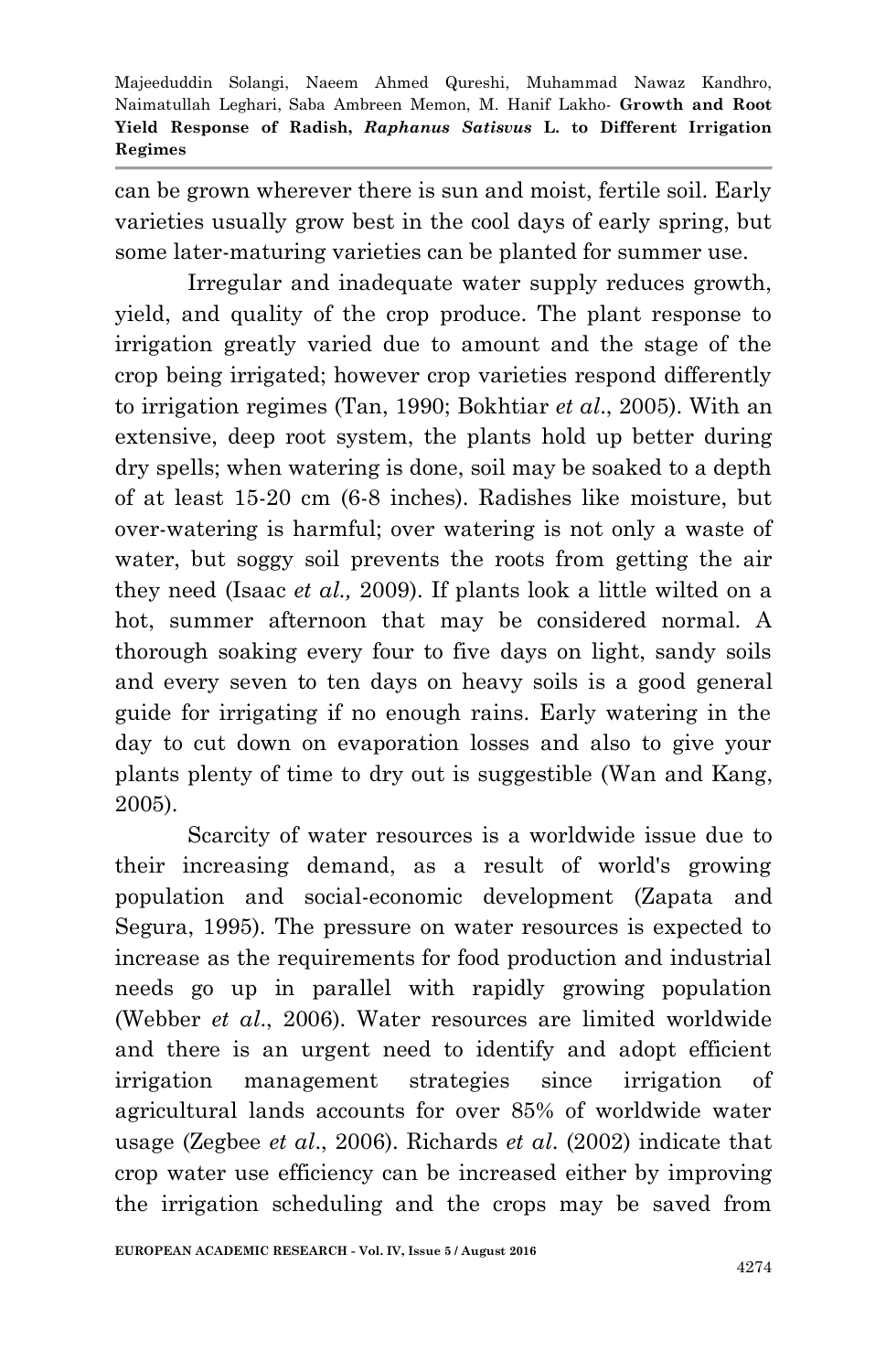water stress at its critical growth stages. At leaf level, the increase in transpiration efficiency may result both from an increase in photosynthetic rate and a decrease in stomatal conductance (Wayne, 2002). There is varying agreement over the effect of irrigation frequency on crop water use. The high irrigation frequency could reduce evaporation and deep percolation, and establish a favorable soil moisture and oxygen condition in the root zone throughout the crop period. For minimizing deep percolation and to maintain nearly constant high soil water potential, high frequency irrigations is needed. An excessively high irrigation frequency could cause the soil surface to remain wet and the first stage of evaporation to persist most of the time, and resulted in more water loss (Richards *et al*. (2002). Bokhtiar *et al.* (2005) reported that under water stress the splitting in radish is observed. Wan and Kang (2005) reported that radish needs higher amounts of water, but the frequency of irrigation may be determined according to the type of the soil and moisture content. Wan and Kang (2005) suggested that radish may be irrigated after every 3 days for achieving higher yields in the area of study. Rolbiecki and Rolbiecki (2009) suggested that irrigation frequency may be adjusted according to the soil moisture availability. Liang *et al.* (2014) suggested that optimal irrigation frequency improves the crop productivity but better to irrigate crop with fertilizer through fertigation technique. Considering the significance of irrigation water scheduling and its effects on the growth and productivity of radishes, the present experiment was conducted to examine the growth and root yield response of radish to different irrigation regimes.

## **MATERIALS AND METHODS**

The present experiment was laid out in a RCB Design replicated three times at Horticulture Orchard, Sindh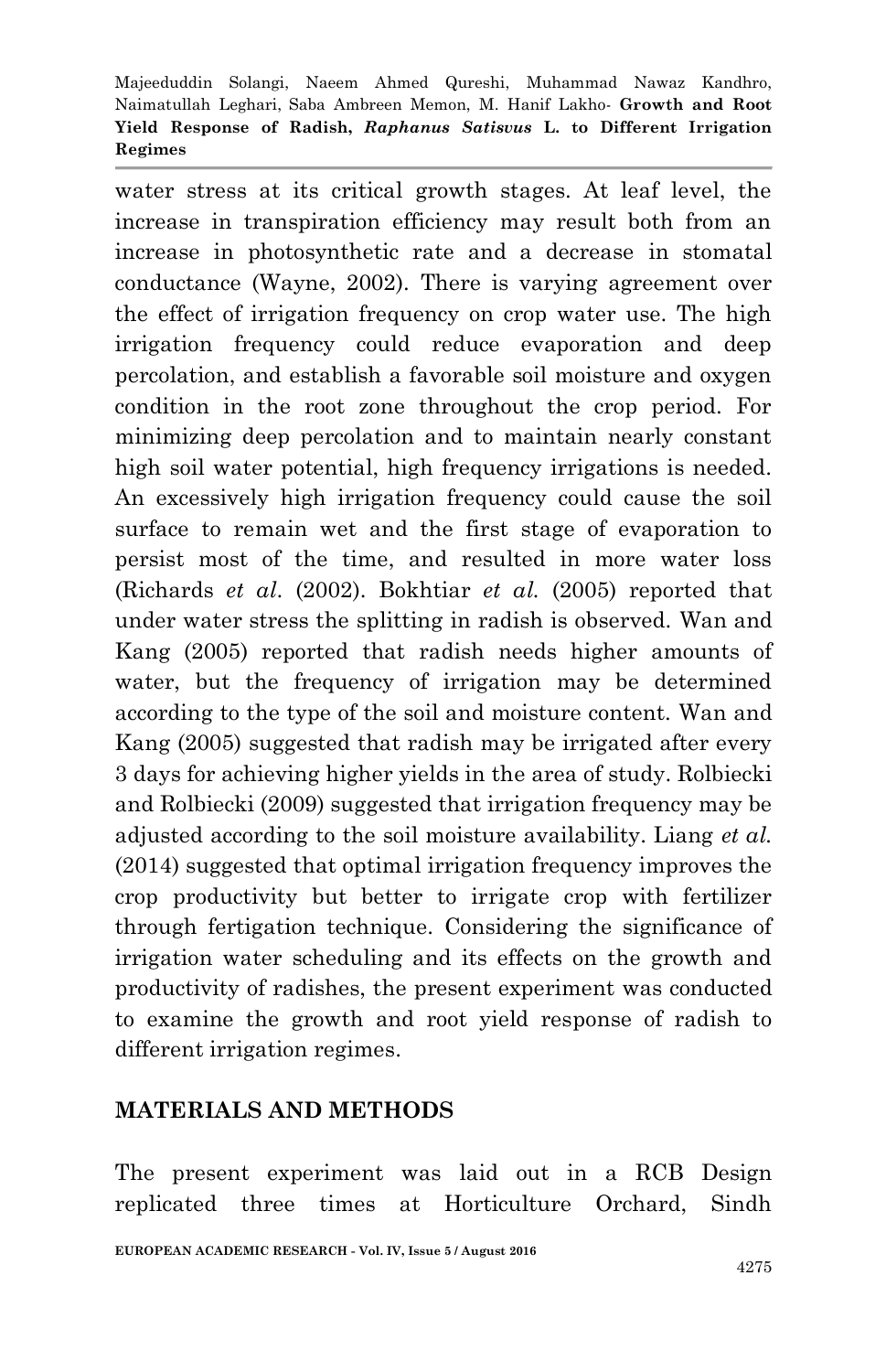Agriculture University Tandojam using plot size of 3.15m x 5.0m (15.75m<sup>2</sup> ). After selection of experimental site, the soil was analyzed for various physico-chemical characteristics and soil texture was determined as well. The composite soil samples were collected up zCdto 30 cm soil depth and sent to the laboratory for analysis. The soil analysis report indicates silty clay loam texture of the experimental site with 17.10 percent sand, 47.12 percent silt and 35.78 percent clay; while the soil pH was 8.05. After soil analysis, the plowing was done using disc plow to remove the hard pan and disc harrow was operated. When the land was ploughed up, the clods were crushed, and leveling was done to eradicate the weeds and to make the soil surface leveled for uniform distribution of irrigation water. After soaking dose, when the soil came in condition, cultivator was operated and ridges were developed with prepared keeping 45 cm distance between rows.

The seed of variety "Mino early long white" was obtained from the local market of Hyderabad. The seeds were dibbled on both sides of the ridges on 16th October, 2014 keeping plant to plant distance of 10 cm. The irrigation was applied as per the treatment plan. In case of fertilizers,  $100 \text{ kg}$  ha<sup>-1</sup> N in the form of DAP and urea, while 80 kg P ha-1 in the form of DAP and SSP were applied. All P along with half N was applied at the time of preparation of ridges by mixing in the soil; while remaining N was divided into two equal splits were applied at flowering initiation and fruit development stages. The crop was kept clean, and a periodical weeds removal practice was carried out. All the cultural practices were performed uniformly in all the plots, keeping in view the crop requirement. The observations were recorded on the basis of randomly selected five plants in each plot on the following parameters: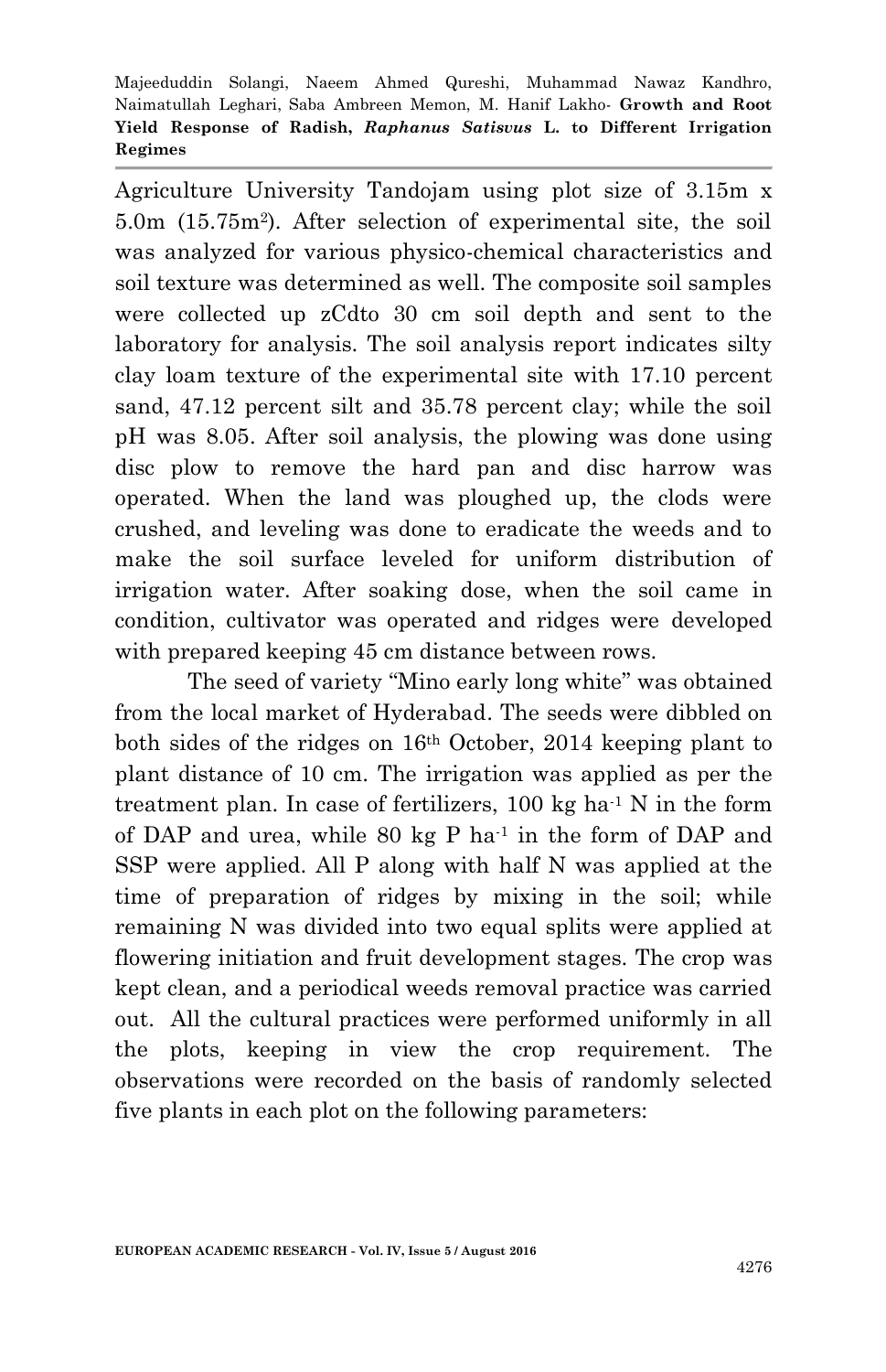The observations were recorded as below:

Number of leaves plant-1 , Length of leaves (cm), Root length (cm),Root diameter (cm), Single root weight (g) Weight of leaves + root (g), Root yield plot-1 (kg), Root yield (kg ha-1 )

## **Statistical Analysis**

To analyze the treatment variation, LSD (Least Significant Difference) test was applied to observe the statistical difference within treatments according to the method developed by Steel and Torrie (1980).

## **RESULTS**

## *Number of leaves plant-1*

The analysis of variance described significant (P<0.05) effect of various irrigation regimes on the number of leaves plant-1 of radish. The results (Table-1) indicated that the number of leaves plant<sup>-1</sup> was maximum  $(6.60)$  when the crop was irrigated six times throughout the radish growing season (first irrigation 7 DAS and subsequent at 7 days interval), followed by 6.40 and 5.40 leaves plant-1 recorded in radish crop given 5 irrigations (first irrigation 7 DAS and subsequent at 10 days interval) and 4 irrigations (first irrigation 7 DAS and subsequent at 15 days interval), respectively. With further decrease in the number of irrigations, the plant growth was adversely affected and radish crop that received 3 irrigations during the entire cropping season (first irrigation 7 DAS and subsequent at 20 days interval) produced 4.80 leaves plant-1 . However, the minimum number of leaves (4.80 plant<sup>-1</sup>) was observed in plots given 2 irrigations (first irrigation 7 DAS and the second 15 days later). There was a linear increase in the number of leaves plant<sup>1</sup> of radish with each increment in the number of irrigations. This suggested that the irrigation is the key factor to influence the plant growth.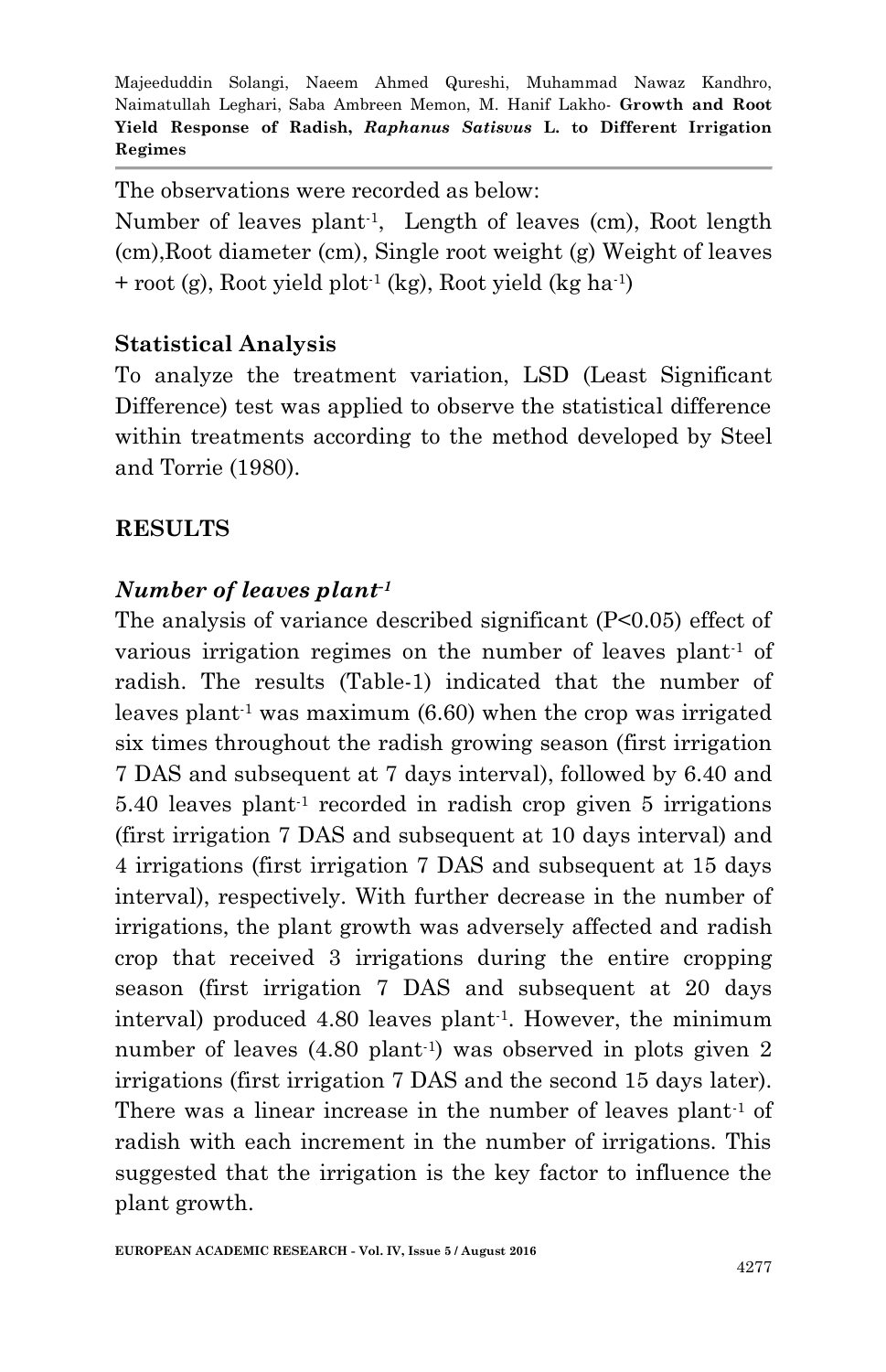# *Length of leaves (cm)*

The mean squares suggested significant (P<0.05) effect of various irrigation regimes on the length of leaves of radish. The results (Table 1) depicted that the leaves length was maximum (39.35 cm) when the radish crop was given six irrigations (first irrigation 7 DAS and subsequent at 7 days interval), closely followed by the radish crop given 5 irrigations (first irrigation 7 DAS and subsequent at 10 days interval) with 37.07 cm length of leaves. The leaves length followed a declining trend with reducing the number of irrigations and the crop receiving 4 irrigations (first irrigation 7 DAS and subsequent at 15 days interval) and 3 irrigations during the entire cropping season (first irrigation 7 DAS and subsequent at 20 days interval) produced 34.47 cm and 31.66 cm leaves length, respectively. However, the minimum leaves length (29.82 cm) was recorded in radish crop that received only 2 irrigations (first irrigation 7 DAS and the second 15 days later). The leaves length in radish increased linearly with increasing the number of irrigations. However, the differences in the leaves length were nonsignificant (P>0.05) between 6 and 5 irrigations. Hence, 5 irrigations (first irrigation 7 DAS and subsequent at 10 days interval) would be an optimum level for leaves length trait in radish.

## *Root length (cm)*

The data indicated that root length of radish was significantly (P<0.50) affected by various irrigation regimes. It is obvious from the results that root length was highest (43.28 cm) when the radish crop was supplied with six irrigations (first irrigation 7 DAS and subsequent at 7 days interval), closely followed by the radish crop supplied with 5 irrigations (first irrigation 7 DAS and subsequent at 10 days interval) with 42.48 cm root length. The root length followed a decreasing trend with lower irrigation regimes and the crop receiving 4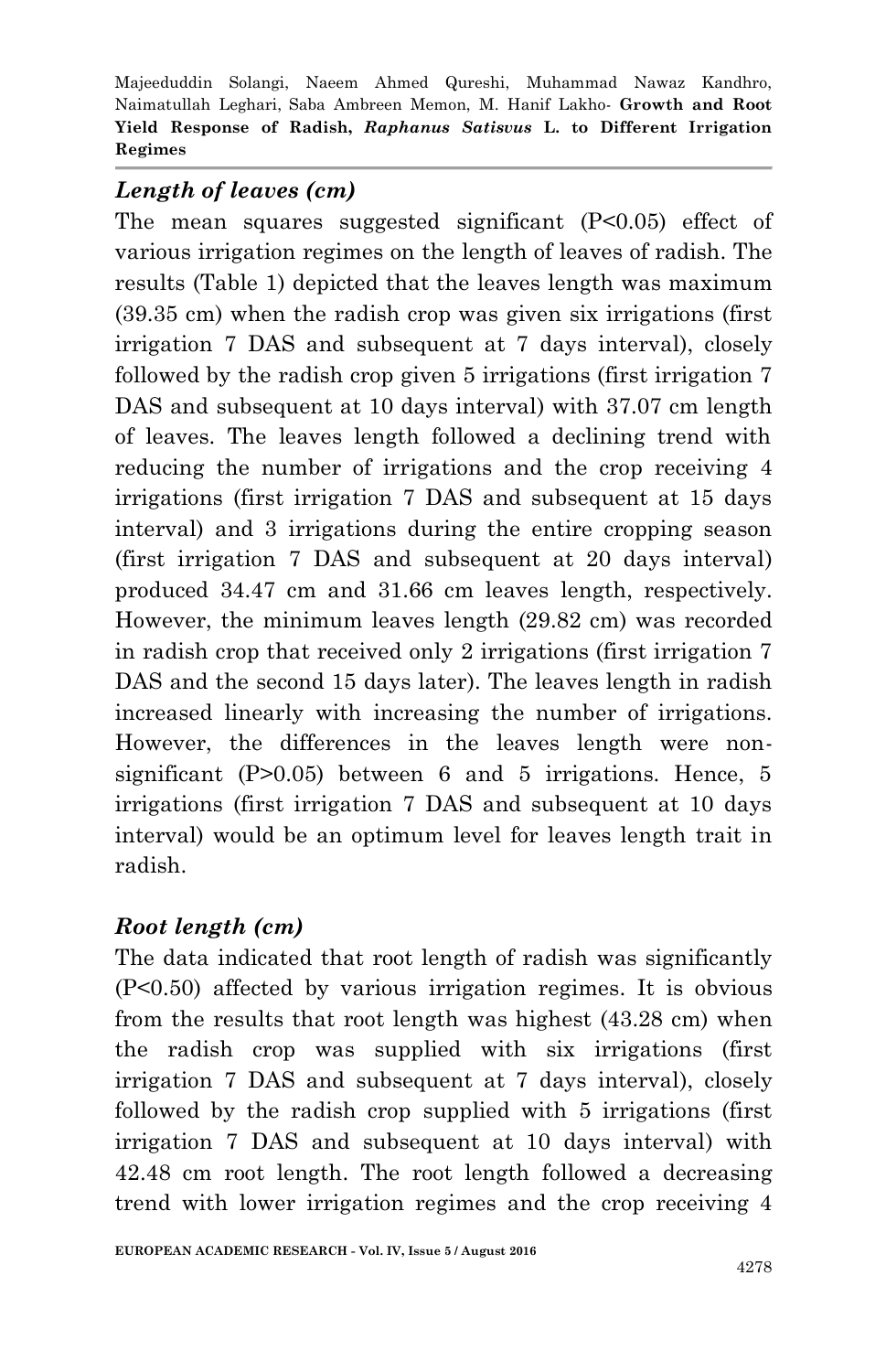irrigations (first irrigation 7 DAS and subsequent at 15 days interval) and 3 irrigations (first irrigation 7 DAS and subsequent at 20 days interval) resulted in 36.52 cm and 34.59 cm root length, respectively. However, the lowest root length (29.85 cm) was recorded in crop receiving only 2 irrigations (first irrigation 7 DAS and the second 15 days later). There was a successive improvement in root length of radish with increasing the irrigation frequency. However, the differences in the root length were non-significant (P>0.05) between 6 and 5 irrigations. Hence, 5 irrigations (first irrigation 7 DAS and subsequent at 10 days interval) would be an optimum irrigation frequency for this trait.

## *Root diameter (cm)*

The results demonstrated significant influence (P<0.50) of various irrigation regimes on the root diameter of radish. The root diameter was maximum (6.18 cm) in crop irrigated six times during entire cropping season (first irrigation 7 DAS and subsequent at 7 days interval), closely followed by the crop supplied with 5 irrigations (first irrigation 7 DAS and subsequent at 10 days interval) with 6.10 cm root diameter. The root diameter decreased considerably with lowering the irrigation frequency and the crop irrigated 4 times (first irrigation 7 DAS and subsequent at 15 days interval) and 3 times (first irrigation 7 DAS and subsequent at 20 days interval) resulted in 5.22 cm and 4.94 cm root diameter, respectively. However, the minimum root diameter (3.95 cm) was noted in crop receiving only 2 irrigations (first irrigation 7 DAS and the second 15 days later). There was a consecutive increase in the root diameter of radish with increasing the irrigation frequency. However, similarity (P>0.05) in the root diameter was observed with 6 or 5 irrigations were applied. Hence, the optimum irrigation frequency for root diameter was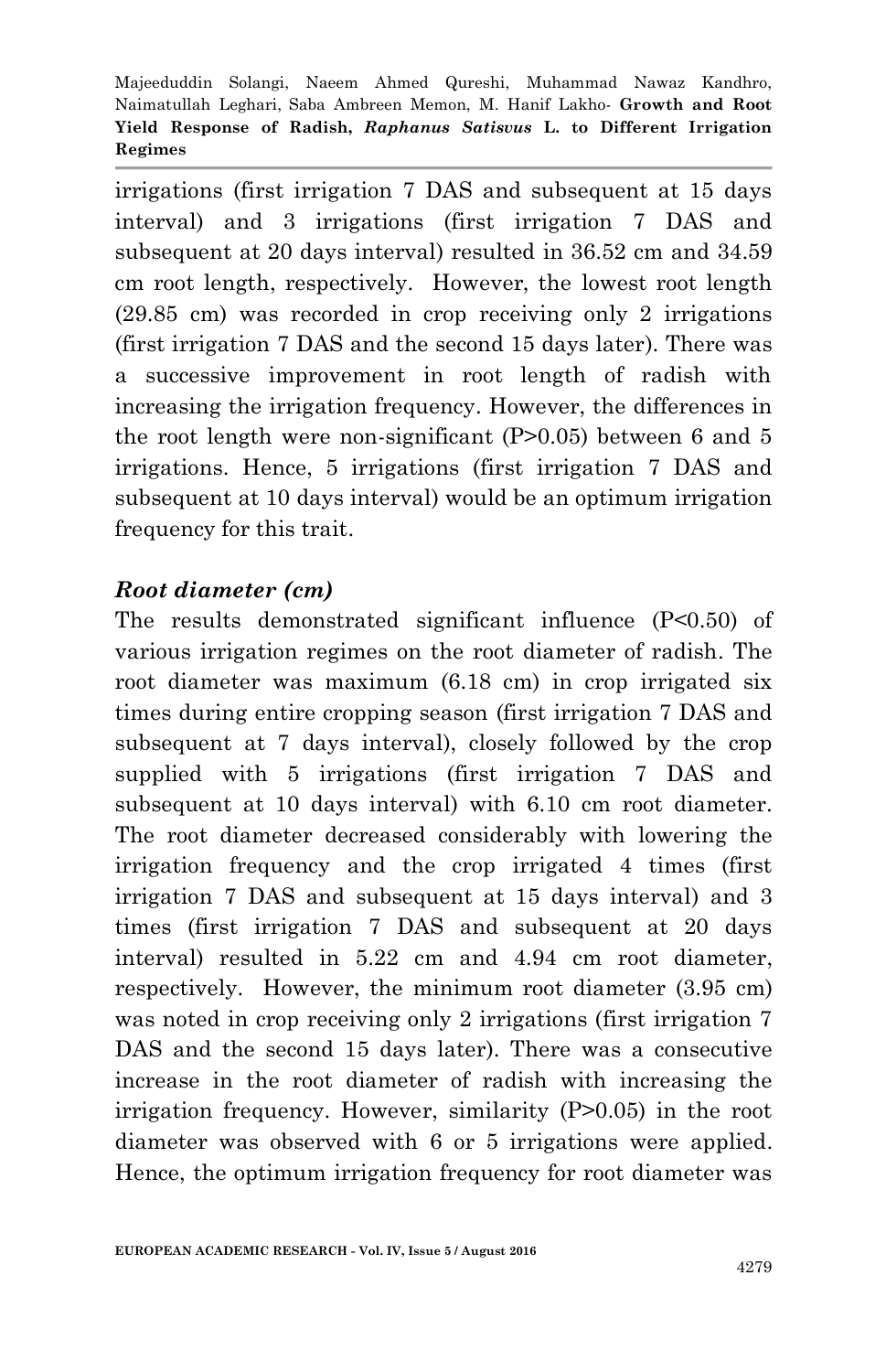5 irrigations (first irrigation 7 DAS and subsequent at 10 days interval) during entire growing season.

|  |  | Table 1. Number of leave splant <sup>-1</sup> , length of leaves, root length and |  |  |
|--|--|-----------------------------------------------------------------------------------|--|--|
|  |  | root diameter of carrot as affected by different irrigation regimes               |  |  |

| Sowing patterns                                                                                                              | of<br>Number<br>leave<br>$s$ plant <sup>-1</sup> | Length<br>of<br>leaves (cm) | Root length<br>(c <sub>m</sub> ) | Root<br>diameter<br>(c <sub>m</sub> ) |
|------------------------------------------------------------------------------------------------------------------------------|--------------------------------------------------|-----------------------------|----------------------------------|---------------------------------------|
| T1=Two Irrigations<br>(1 <sup>st</sup> irrigation 7 DAS and)<br>subsequent irrigation after 15<br>days later)                | 4.20e                                            | 29.82d                      | 29.85c                           | 3.95d                                 |
| T2=Three Irrigations<br>(1 <sup>st</sup> irrigation 7 DAS and)<br>subsequent irrigations at 20<br>days interval)             | 4.80d                                            | 31.66c                      | 34.59 h                          | 4.94c                                 |
| T <sub>3</sub> =Four Irrigations<br>(1 <sup>st</sup> irrigation 7 DAS and)<br>subsequent irrigations at 15<br>days interval) | 5.40c                                            | 34.47 h                     | 36.52 <sub>b</sub>               | 5.22 <sub>b</sub>                     |
| T <sub>4</sub> =Five Irrigations<br>(1 <sup>st</sup> irrigation 7 DAS and)<br>subsequent irrigations at 10<br>days interval) | 6.40 <sub>b</sub>                                | 39.07 a                     | 42.48a                           | 6.10a                                 |
| T5=Six Irrigations<br>(1 <sup>st</sup> irrigation 7 DAS and)<br>subsequent irrigations at 7<br>days interval)                | 6.60a                                            | 39.35 a                     | 43.28a                           | 6.18 a                                |
| S.E.±                                                                                                                        | 0.0730                                           | 0.6153                      | 0.9059                           | 0.1170                                |
| LSD 0.05                                                                                                                     | 0.1684                                           | 1.4188                      | 2.0889                           | 0.2698                                |
| <b>LSD 0.01</b>                                                                                                              | 0.2450                                           | 2.0645                      | 3.0396                           | 0.3936                                |

Means followed by same letters are not significantly different at P=0.05 as suggested by LSD test.

|  |                                 | Table 2. Mean squares corresponding to number of leave splant <sup>-1</sup> , |  |  |  |
|--|---------------------------------|-------------------------------------------------------------------------------|--|--|--|
|  |                                 | length of leaves, root length and root diameter of carrot as affected         |  |  |  |
|  | by different irrigation regimes |                                                                               |  |  |  |

|              | Degrees        | No.<br>of             | of<br>Length | Root      | Root              |
|--------------|----------------|-----------------------|--------------|-----------|-------------------|
| Source       | of             | leaves                | leaves       | length    | diameter          |
|              | freedom        | $\mathbf{plant}^{-1}$ |              | (cm)      | (c <sub>m</sub> ) |
| Replications | $\overline{2}$ | 0.288                 | 4.2497       | 2.332     | 0.01261           |
| Treatments   |                | $3.156**$             | 55.2451**    | 94.5743** | $2.53511**$       |
| Error        | 8              | 0.008                 | 0.5679       | 1.2309    | 0.02053           |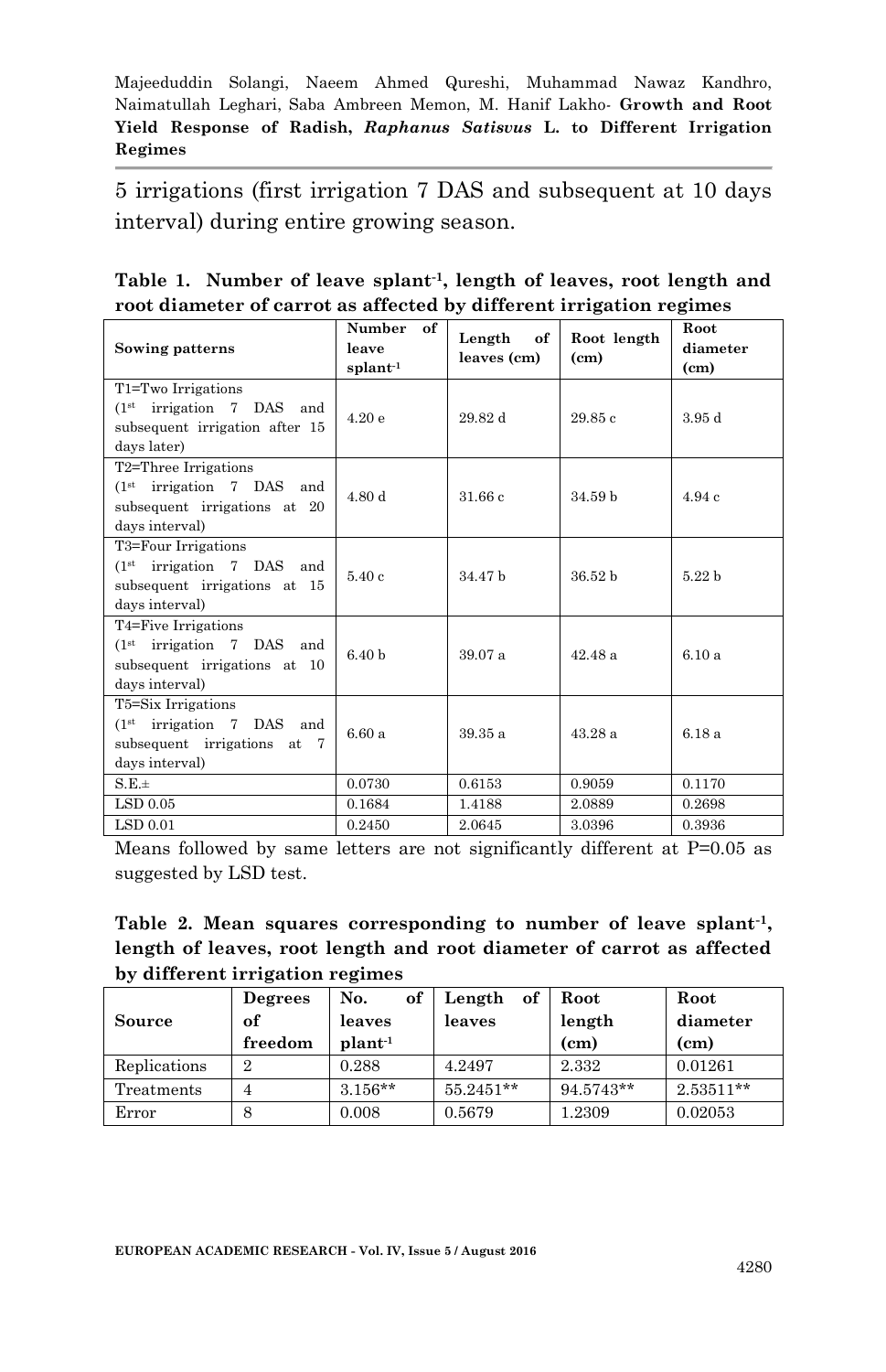# *Single root weight (g)*

The radish crop given six irrigations (first irrigation 7 DAS and subsequent at 7 days interval) produced highest single root weight of 680.17 g, closely followed by the crop given 5 irrigations (first irrigation 7 DAS and subsequent at 10 days interval) with 671.21 g single root weight. The single root weight declined with decrease in the irrigation frequency and radish given 4 irrigations (first irrigation 7 DAS and subsequent at 15 days interval) and 3 irrigations (first irrigation 7 DAS and subsequent at 20 days interval) produced 573.83 g and 543.61 g single root weight, respectively. However, the lowest single root weight (371.21 g) was observed in crop given 2 irrigations (first irrigation 7 DAS and the second 15 days later). The single root weight of radish was simultaneously influenced with increase or decrease in the irrigation regimes. However, the single root weight did not show pronounced difference (P>0.05) when 6 or 5 irrigations were given. Thus, 5 irrigations (first irrigation 7 DAS and subsequent at 10 days interval) was an optimum irrigation frequency for single root weight of radish.

# *Weight of root + leaves (g)*

The data suggested that root + leaves weight in radish was significantly affected by irrigation regimes. The radish crop given irrigation five times (first irrigation 7 DAS and subsequent at 7 days interval) resulted in a maximum weight of root + leaves  $(769.52 \text{ g})$ , closely followed by 5 irrigations (first irrigation 7 DAS and subsequent at 10 days interval) with 760.28 g weight of root + leaves plant-1 . The root + leaves weight plant-1 adversely affected with reducing the irrigation frequency and crop receiving 4 irrigations (first irrigation 7 DAS and subsequent at 15 days interval) and 3 irrigations (first irrigation 7 DAS and subsequent at 20 days interval) produced 658.30 g and 625.28 g root + leaves weight, respectively.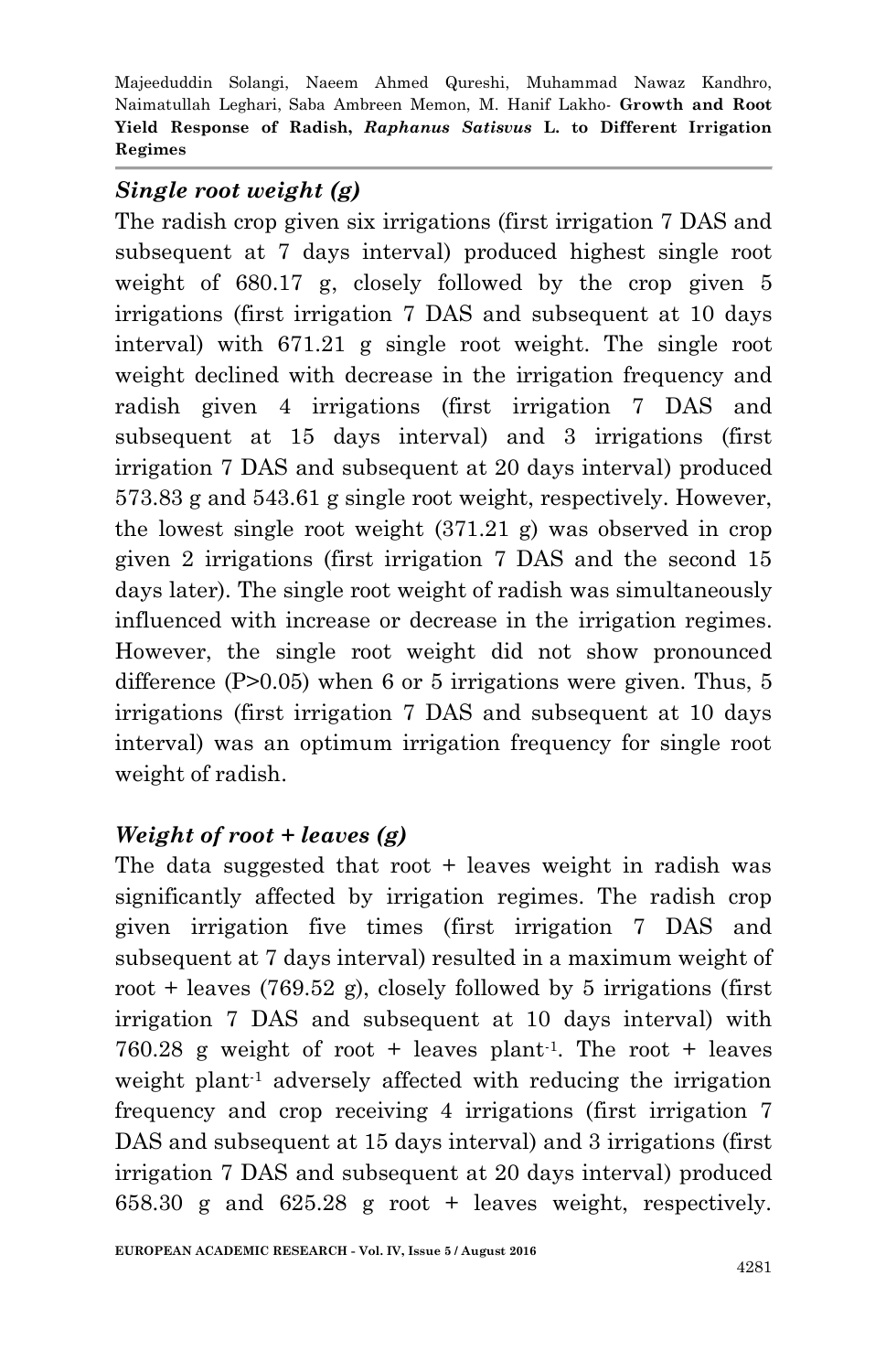However, the minimum root + leaves weight  $(416.65 \text{ g})$  was noted in crop given 2 irrigations (first irrigation 7 DAS and the second 15 days later). The root  $+$  leaves weight plant<sup>-1</sup> showed a simultaneous decrease under decreased irrigation regimes. However, irrigation the crop more than 5 times in a season was uneconomical, because the differences in the root + leaves weight between 5 and 6 irrigations were non-significant; suggesting 5 irrigations (first irrigation 7 DAS and subsequent at 10 days interval) as an optimum irrigation frequency for root + leaves trait.

# *Root yield plot-1*

The effect of irrigation regimes on the root yield  $plot<sup>-1</sup>$  of radish were significant ( $P<0.05$ ). The root yield plot<sup>-1</sup> was highest (62.13 kg) under six irrigations throughout the radish growing period (first irrigation 7 DAS and subsequent at 7 days interval), while the root yields were  $60.26$  kg and  $46.09$  kg plot<sup>1</sup> when the radish crop received 5 irrigations (first irrigation 7 DAS and subsequent at 10 days interval) and 4 irrigations (first irrigation 7 DAS and subsequent at 15 days interval), respectively. With further decrease in the number of irrigations, the root yield was severely affected in negative direction and in plots given 3 irrigations (first irrigation 7 DAS and subsequent at 20 days interval) the crop produced 38.53 kg root yield plot<sup>-1</sup>. However, the lowest root yield plot<sup>-1</sup>  $(25.69 \text{ kg})$ was obtained in plots given 2 irrigations (first irrigation 7 DAS and the second 15 days later). There was a linear increase in the root yield plot-1 of radish with each increment in the number of irrigations. This suggested that the irrigation is the major factor to increase radish root yields. However, the increase in root yield was insignificant (P>0.05) for the plots given 5 and 6 irrigations. So, the optimum irrigation frequency for economically maximum root yield was 5 irrigations (first irrigation 7 DAS and subsequent at 10 days interval).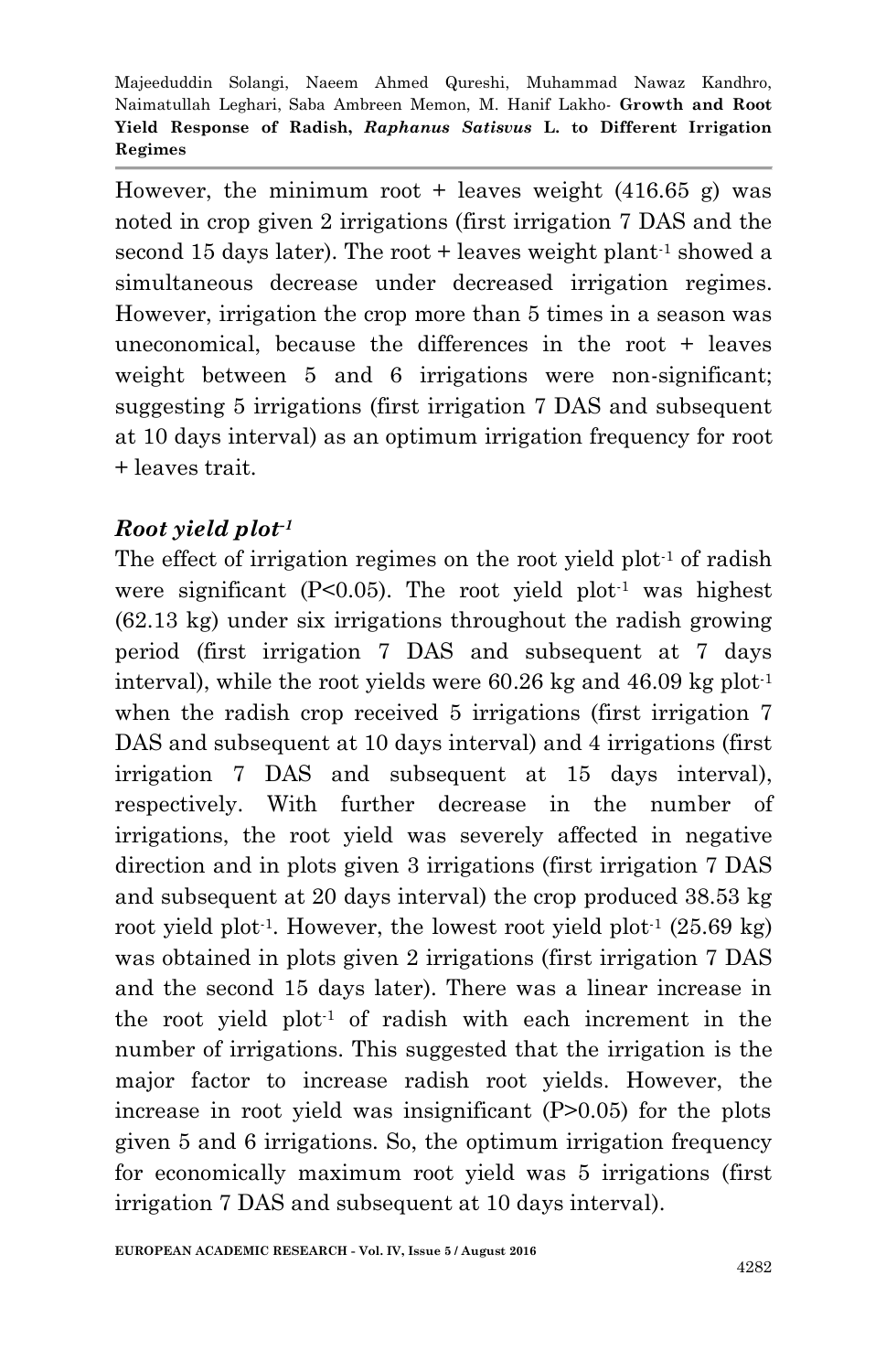# *Root yield (kg ha-1)*

The results related to root yield  $ha<sup>-1</sup>$  of radish variety "Mino" early long white" as affected by different irrigation regimes demonstrated significant (P<0.05) effect on root yield. The root yield ha<sup>-1</sup> was highest (39449.67 kg) when the crop was given six irrigations (first irrigation 7 DAS and subsequent at 7 days interval), followed by 5 irrigations (first irrigation 7 DAS and subsequent at 10 days interval) and 4 irrigations (first irrigation 7 DAS and subsequent at 15 days interval) with average root yields of  $38258.94$  kg and  $29265.50$  kg ha<sup>-1</sup>, respectively. The root yield was badly affected when the crop received only 3 irrigations (first irrigation 7 DAS and subsequent at 20 days interval) producing root yield of 24462.43 kg ha<sup>-1</sup>. However, the lowest root yield ha<sup>-1</sup> (16309.50 kg) was obtained in crop given 2 irrigations (first irrigation 7 DAS and the second 15 days later). It was observed that there was a linear increase in the root yield  $ha<sup>-1</sup>$  of radish with each increment in the number of irrigations. This suggested that the irrigation plays major role in achieving the higher root yields. However, the increase in root yield was insignificant (P>0.05) for the crops given 5 and 6 irrigations. Hence, 5 irrigations (first irrigation 7 DAS and subsequent at 10 days interval) was an optimum irrigation frequency for achieving higher root yield.

**Table 3. Single root weight, weight of root + leaves, root yield plot-1 and root yield ha-1 of carrot as affected by different irrigation regimes**

| Sowing patterns                                                                                               | Single<br>root<br>weight $(g)$ | Weight<br>of<br>$root+$<br>leaves<br>$\text{plant}^{-1}(\text{g})$ | Root yield<br>$plot^{-1}(kg)$ | Root yield<br>$(kg ha-1)$ |
|---------------------------------------------------------------------------------------------------------------|--------------------------------|--------------------------------------------------------------------|-------------------------------|---------------------------|
| T1=Two Irrigations<br>(1 <sup>st</sup> irrigation 7 DAS and)<br>subsequent irrigation after<br>15 days later) | 371.21c                        | 416.65 d                                                           | 25.69e                        | 16309.50d                 |
| T2=Three Irrigations<br>(1 <sup>st</sup> irrigation 7 DAS and)                                                | 543.61 b                       | 625.28c                                                            | 38.53 d                       | 24462.43c                 |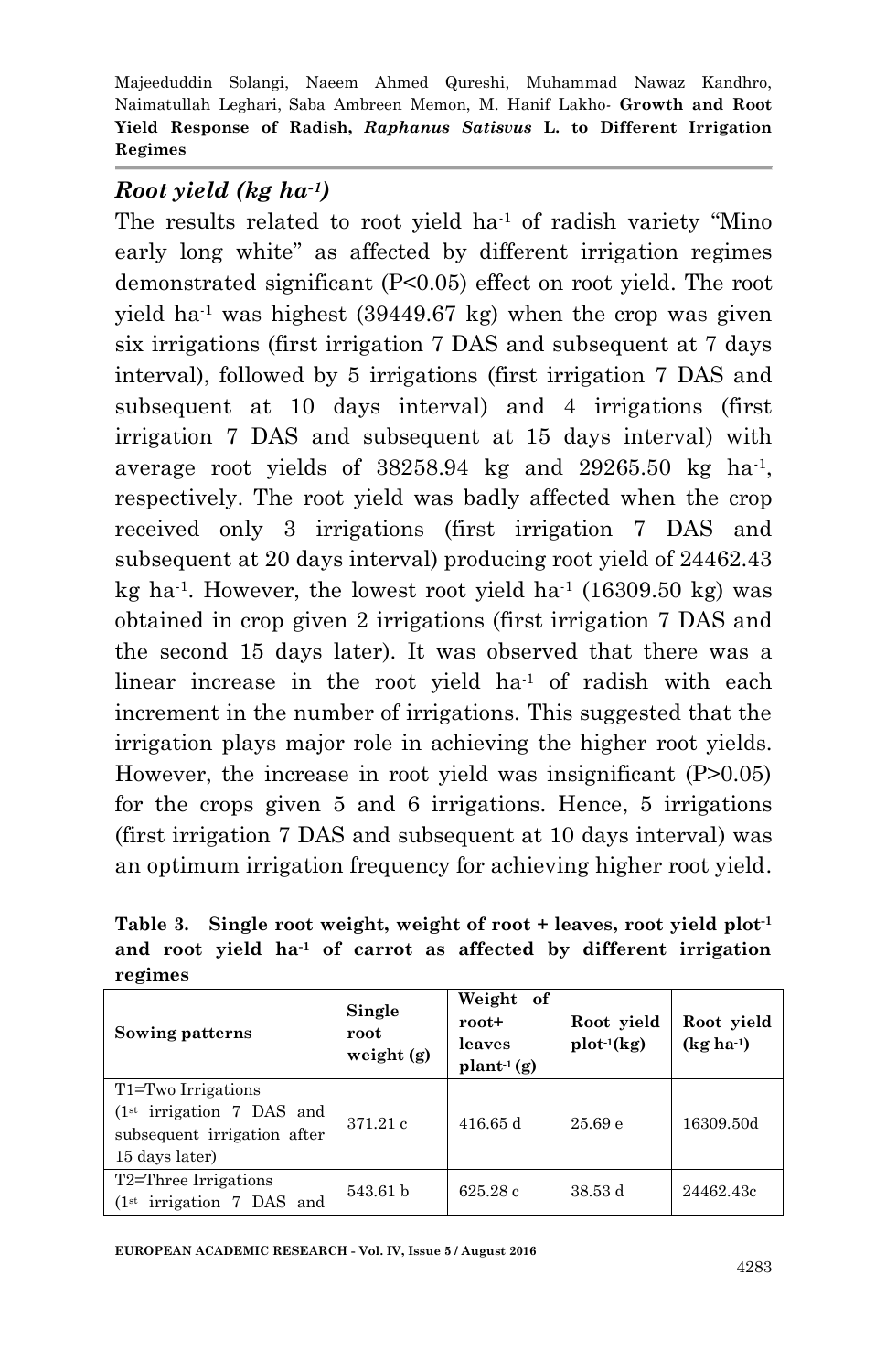| subsequent irrigations at<br>20 days interval)                                                                               |          |          |        |           |
|------------------------------------------------------------------------------------------------------------------------------|----------|----------|--------|-----------|
| T <sub>3</sub> =Four Irrigations<br>(1 <sup>st</sup> irrigation 7 DAS and)<br>subsequent irrigations at<br>15 days interval) | 573.83 b | 658.30 b | 46.09c | 29265.50b |
| T4=Five Irrigations<br>(1 <sup>st</sup> irrigation 7 DAS and)<br>subsequent irrigations at<br>10 days interval)              | 671.21 a | 760.28 a | 60.26a | 38258.94a |
| T5=Six Irrigations<br>(1 <sup>st</sup> irrigation 7 DAS and)<br>subsequent irrigations at 7<br>days interval)                | 680.17 a | 769.52 a | 62.13a | 39449.67a |
| S.E.±                                                                                                                        | 20.479   | 12.660   | 0.8972 | 569.68    |
| LSD 0.05                                                                                                                     | 47.225   | 29.193   | 2.0691 | 1313.7    |
| LSD 0.01                                                                                                                     | 68.716   | 42.478   | 3.0106 | 1911.5    |

In a column, means followed by same letters are not significantly different at P=0.05 as suggested by LSD test.

**Table 4. Mean squares corresponding to single root weight, weight of leaves, root length and root diameter of carrot as affected by different irrigation regimes**

| Source       | Degrees<br>of<br>freedom | of<br>Weight<br>single root $(g)$ | Weight<br>of<br>$root + leaves$<br>(g) | Root yield<br>$(kg ha-1)$ |
|--------------|--------------------------|-----------------------------------|----------------------------------------|---------------------------|
| Replications | $\overline{2}$           | 1248.0                            | 507.9                                  | 635160                    |
| Treatments   | 4                        | $46942.5***$                      | $61125.0**$                            | 2813008**                 |
| Error        | 8                        | 629.1                             | 240.4                                  | 486806                    |

## **DISCUSSION**

Effective management of irrigation water is essential for proper utilization of available water resources. The purpose of proper irrigation scheduling is to determine the exact amount of water to apply to the field and the exact timing for application. The amount of water applied is determined by using a criterion to determine irrigation need and a strategy to prescribe how much water to apply in any situation. The present experiment was conducted to examine the effect of various irrigation regimes on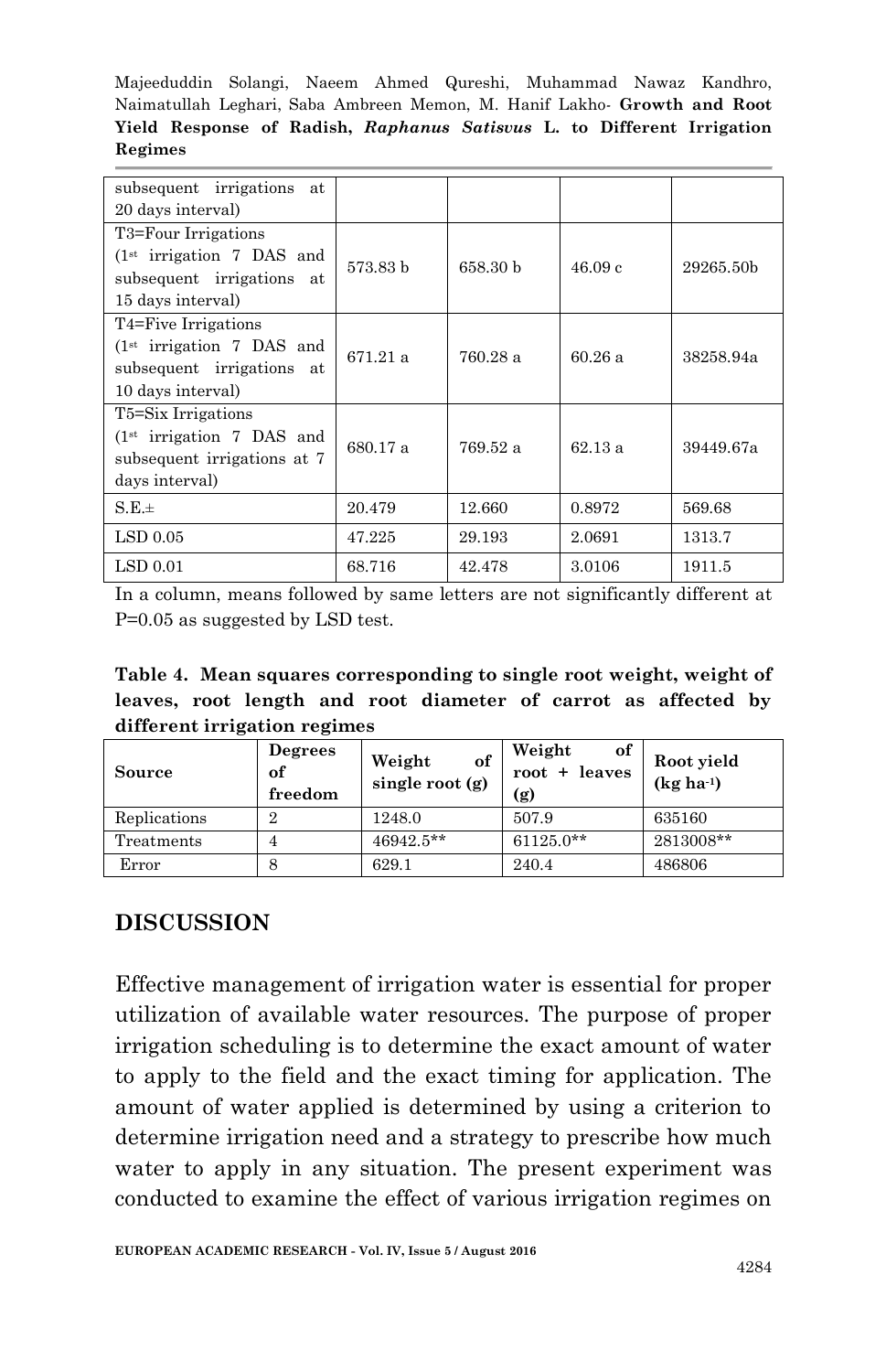the growth and root yield of radish and the crop was irrigated 2, 3, 4, 5 and 6 times (first irrigation 7 days after sowing and subsequent irrigations at 15, 20, 15, 10 and 7 days interval, respectively).

The study showed that radish crop given six irrigations throughout the radish growing period (first irrigation 7 DAS and subsequent at 7 days interval) or 5 irrigations (first irrigation 7 DAS and subsequent at 10 days interval) produced almost similar results because of insignificant (P>0.05) difference in growth and yield traits between 6 and 5 irrigations. Hence, 5 irrigations (first irrigation 7 DAS and subsequent at 10 days interval) would be an optimum level for achieving economical yields in radish. These results are in agreement with those of Bokhtiar et al. (2005) who reported that under water stress the splitting in radish is observed and the water scheduling may be managed in such a way that water stress may be avoided at critical periods of high temperature. Wan and Kang (2005) reported that radish needs higher amounts of water, but the frequency of irrigation may be determined according to the type of the soil and moisture content. Wan and Kang (2005) suggested that radish may be irrigated weekly for achieving higher yields in the area of study. The consumptive use of water for radish seed production was found to be 54.40 cm/ha and it required irrigation after 30 per cent moisture depletion from the soil. Isaac et al. (2009) reported that frequent application of irrigation water in conjunction with the sewage water showed significant impact on the radish growth and root yield. Rolbiecki and Rolbiecki (2009) reported that irrigation significantly increased marketable yields of lettuce and radish cultivated in loose sandy soil. Water use efficiency was higher in case of drip irrigation in comparison to micro-sprinkler irrigation. The results obtained show the usefulness of drip irrigation in vegetable growing which considerably decreased water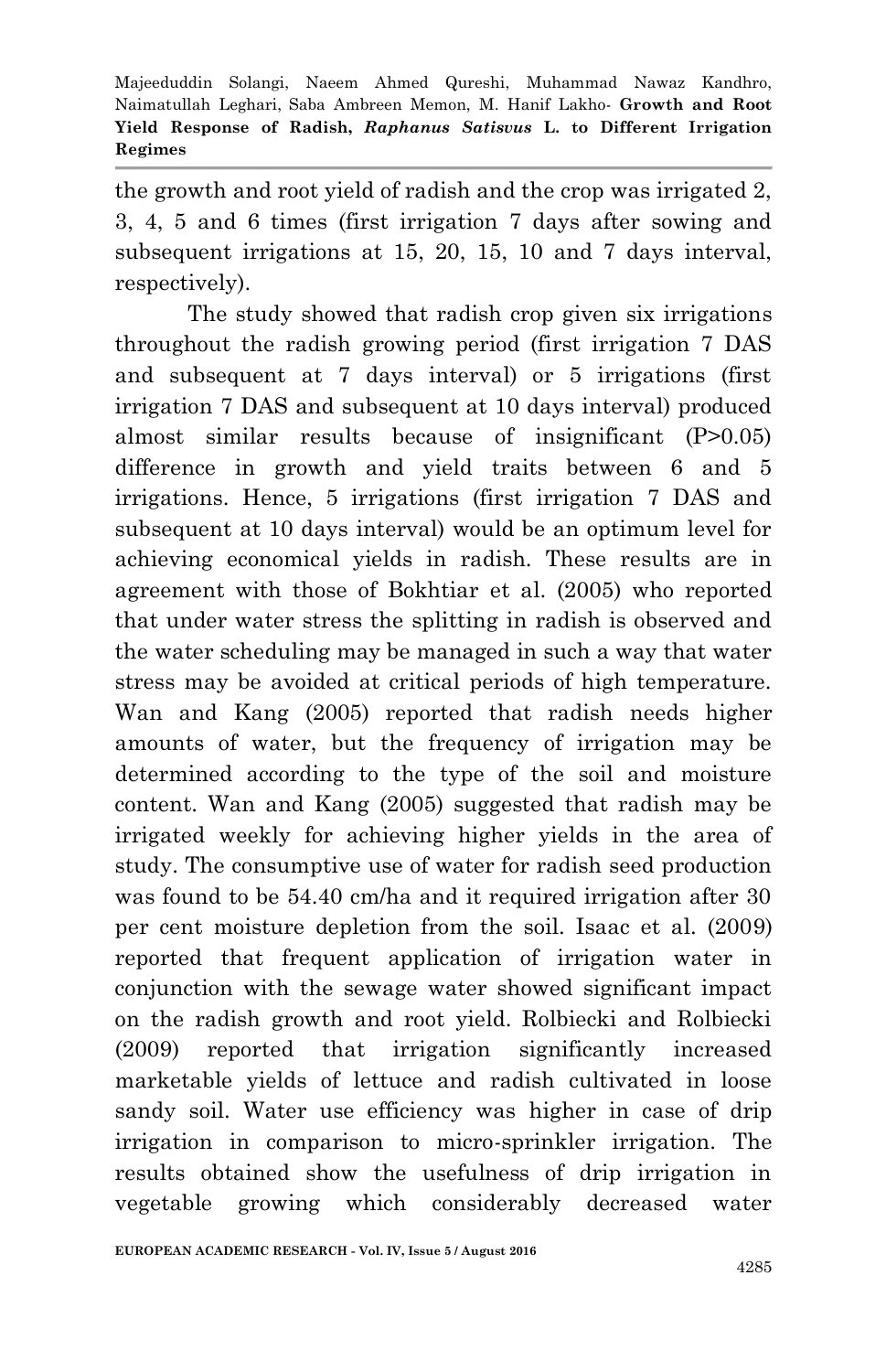consumption and maintained proper moisture conditions for lettuce and radish growth and yielding. Josef (2009) found that the radish yield increased with weekly irrigation scheduling and decreasing the irrigation frequency showed adverse effects on the crop growth and root yield. Rolbiecki and Rolbiecki (2009) suggested that irrigation frequency may be adjusted according to the soil moisture availability. Liang et al. (2014) suggested that optimal irrigation frequency improves the crop productivity but better to irrigate crop with fertilizer through fertigation technique. Caser (2014) concluded that radish cultivars may respond differently to varying irrigation scheduling.

# **CONCLUSION**

It was concluded that there was linear effect (P<0.05) of irrigation regimes on the growth and root yield of radish and the radish crop given six irrigations throughout the radish growing period (first irrigation 7 DAS and subsequent at 7 days interval) or 5 irrigations (first irrigation 7 DAS and subsequent at 10 days interval) produced almost similar results because of insignificant (P>0.05) difference in growth and yield traits between 6 and 5 irrigations. Hence, 5 irrigations (first irrigation 7 DAS and subsequent at 10 days interval) would be an optimum level for achieving economical yields in radish.

# **REFERENCES**

1. Bokhtiar SM, Karim AJMS, Hossain KM, Hossain T, Egashira K. 2005. Response of radish to varying levels of irrigation water and fertilizer potassium on clay terrace soil of Bangladesh. Commun. Soil Sci. Plant Anal 32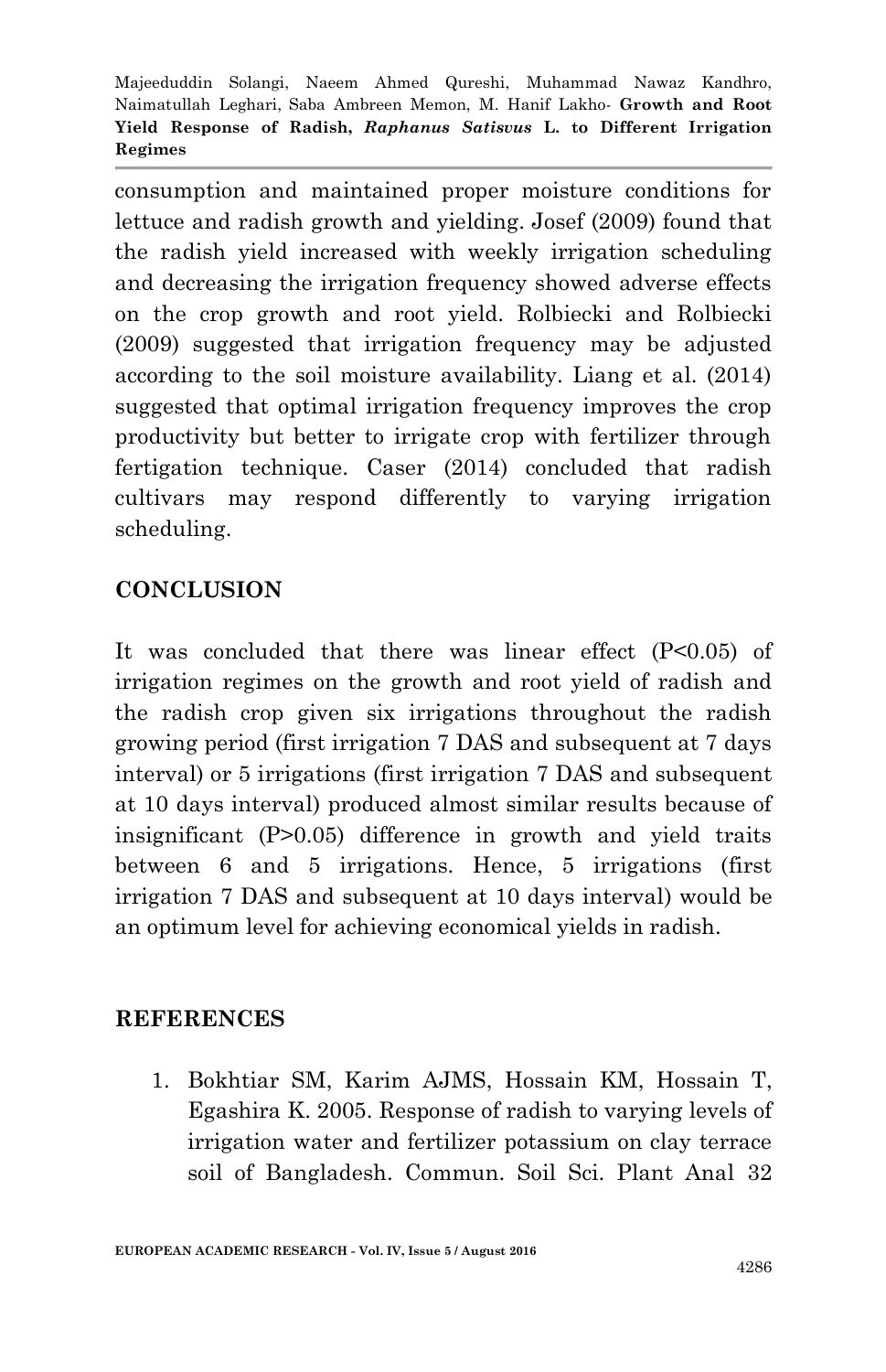> (17/18), 2979-2991. http://dx.doi.org/10.1081/CSS-120000976

- 2. Caser GA. 2014. Leaf water relation of four radish (*Raphanus sativus* L. var. sativus) cultivars grown in controlled cabinets under varying temperatures and irrigation levels. International Journal of Agricultural Policy and Research 2(12), 421-443. http://dx.doi.org/10.15739/IJAPR.015
- 3. Cecílio Filho AB, May A. 2002. Productivity of radish cultivars under different fertility regimes. Horticultura Brasileira 20, 501-504. http://dx.doi.org/10.1590/S0102- 05362002000300021
- 4. Isaac RK, Swaroop N, Kumar JLG. 2009. Effect of conjunctive use of water on yield and production efficiency of irrigated radish crop (*Raphanus satuvus*  L.CV.Pusa chetaki). Journal of Science and Technology (Ghana) 29(1), 33-39. http://dx.doi.org/10.4314/just.v29i1.46445
- 5. Josef Z. 2009. The Effect of Municipal wastewater irrigation on the yield and quality of vegetables and crops. Soil and Water Res 4(3), 97-103.
- 6. Liang X, Gao Y, Zhang X, Tian Y, Zhang Z. 2014. Effect of optimal daily fertigation on migration of water and salt in soil, root growth and fruit yield of radish in solar-greenhouse. PLoS ONE 9(1), 869-875. http://dx.doi.org/10.1371/journal.pone.0086975
- 7. Richards R, Rebetzke GJ, Condon AG, Herwaarden AF. 2002. Breeding opportunities for increasing and crop the efficiency of water use yield in temperate cereals. Crop Sci 42, 111-121.
- 8. Rolbiecki R, Rolbiecki S. 2009. Effects of microirrigation systems on lettuce and radish production. Proc. III Balkan Symposium on Vegetables and Potatoes, Abst. ISHS Acta Horticulture. 729.